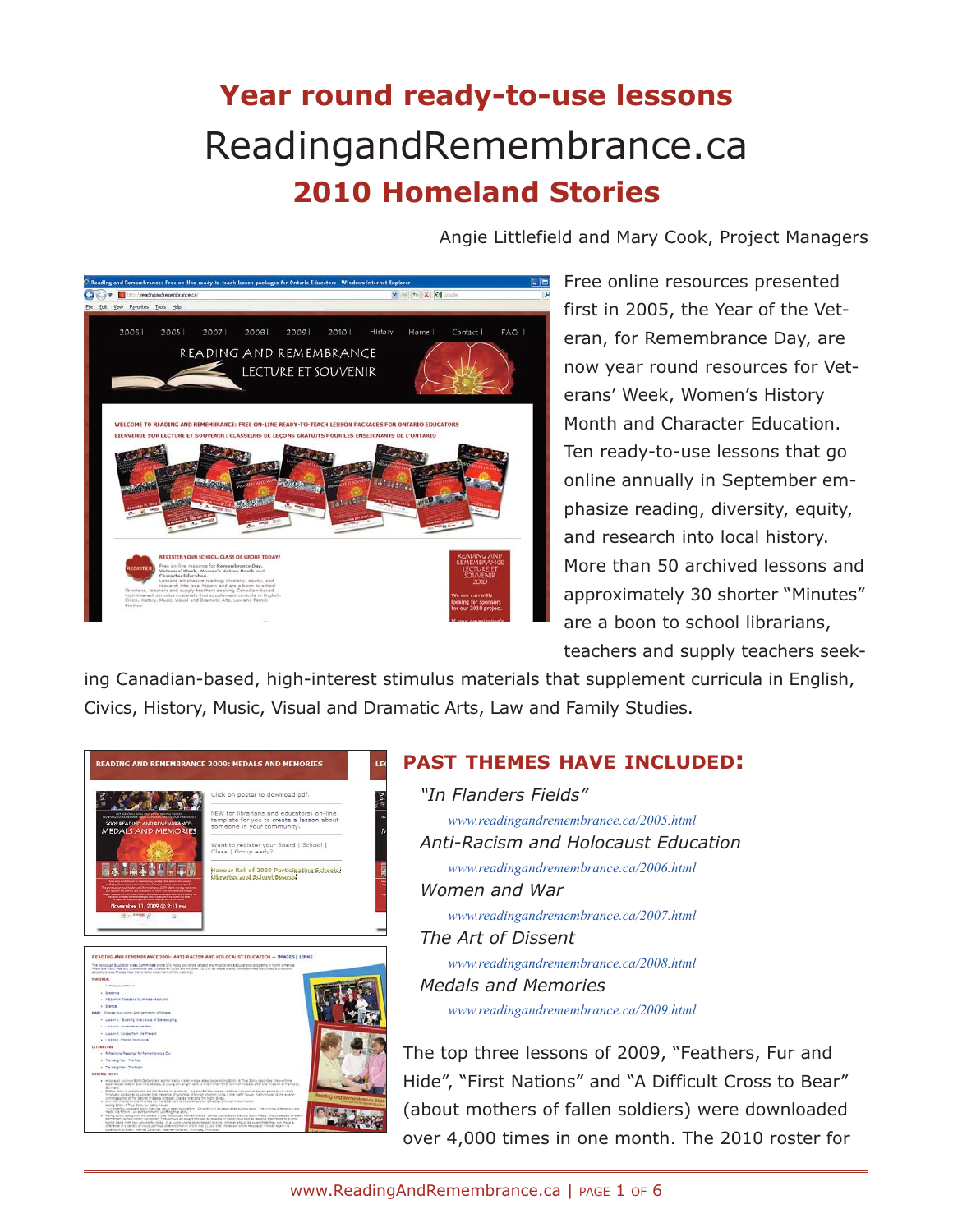Homeland Stories of WWII features materials on child war guests from Britain, tons of gold shipped to Canada for safekeeping, submarine battles in the St. Lawrence River, a "Queen of the Hurricanes", comic book hero Johnny Canuck and even war grooms, the men Canadian women married when they came to train in the Commonwealth Air Training Program.



The 2010 lessons follow a **161 km Rule.** Practically every young person in Ontario should be able to find an air base, adopted ship, prisoner of war camp or a WWII tie-in within 161 km of his or her community. From Windsor to St. Eustache and from Kapuskasing and Thunder Bay to Port Stanley and Dunnville, hundreds of men, women and children contributed on the home front during WWII. With some adjustment to the 161 km rule there is scope for local research and the commemoration of WWII contributions in other provinces as well. Adopted ships, war industries, air crew training and prisoner of war camps were spread throughout Canada.

A special lesson on the Imperial Order Daughters of the Empire, IODE is in honour of their 110 years of service to communities

across Canada. A great model for Character Education and the roles of women during times of war and peace, the lesson proves to all young people that although nobody can do everything, everyone can do something.

Reading and Remembrance 2010: *Homeland Stories* lessons and minutes may be found at *www.readingandremembrance.ca/2010.html*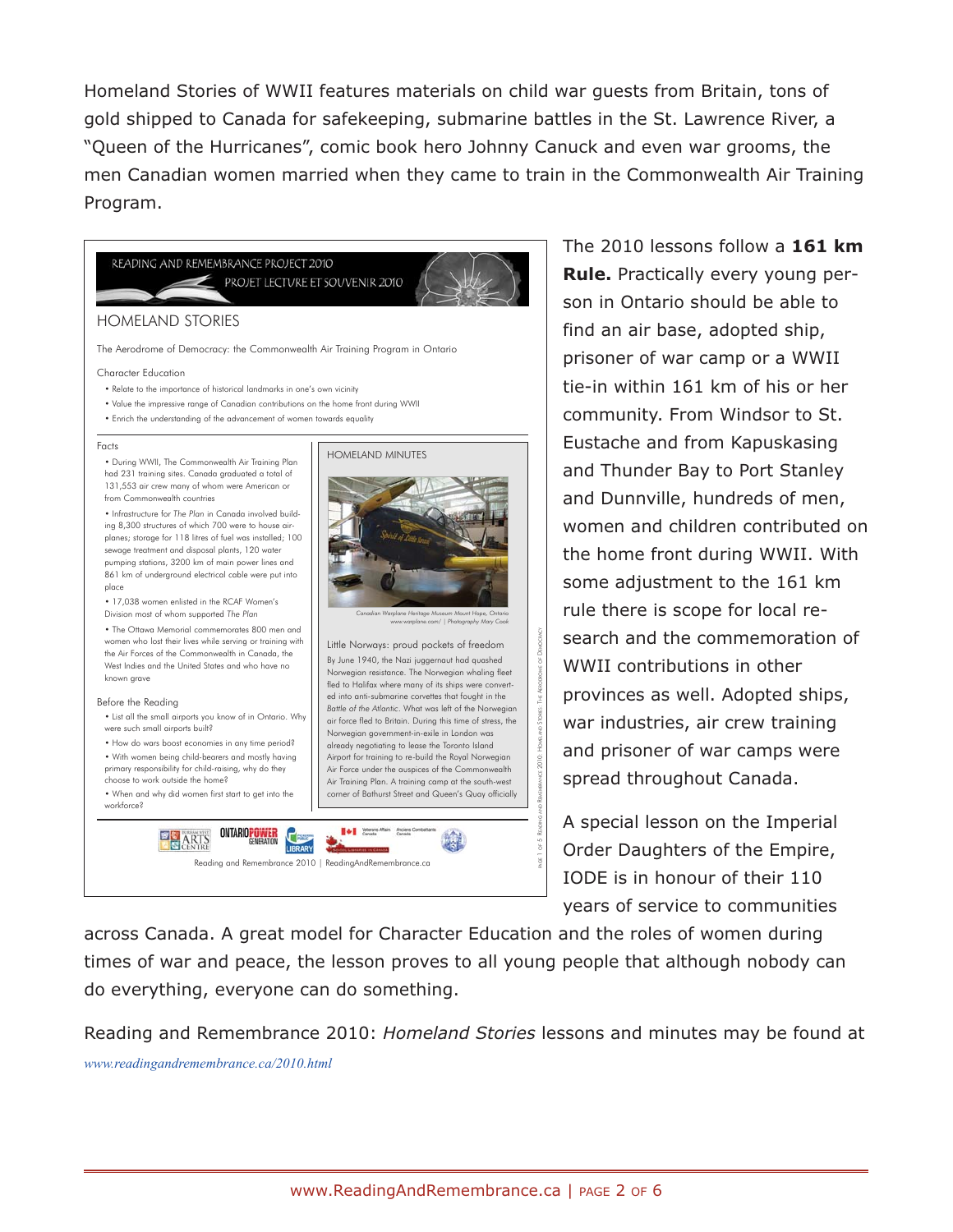### **THE LESSON TEMPLATE DECONSTRUCTED:**



# The **Facts** section presents up to five bullets with information that underlies the lesson. The facts provide the teacher with a hook to catch young people's interest.

**Before the Reading** prompts are based on a variety of strategies that prepare students for the Ontario Literacy Test. Before the Reading questions and brainstorming set the scene for the readings and they create an atmosphere of readiness that stimulates inferences and connections during the readings.

**Reading(s)** are compiled, digested or extracted from a variety of sources available online or through public libraries and archives. In instances where there is more than one reading or readings with separate parts, the components stand alone. For example, the different parts of the IODE and the "Safe Haven" lessons may be assigned for pair or group work.

• In 1939 the Royal Canadian Navy consisted of about 10 warships and 3,700 men. By the end of the war, there were 378 warships and nearly 100,000 navy personnel • German submarines destroyed 23 ships in Canadian territorial waters with the loss of over 500 lives. They landed two spies on Canadian territory and set up a weather station in Labrador

• Twelve RCAF squadrons and 129 Canadian warships received Battle Honours for their contribution to the defense of Canada during The Battle of the St. Lawrence

Before the Reading

Facts

- Why do you think the information about German submarine and the loss of life in Canada's territorial waters were played down during WWII?
- What does it take to be a hero today?

• Look at a map that shows the Gulf of St. Lawrence area to find Cap Chat, Gaspé Peninsula, Cabot Strait, Port aux Basques, North Sydney, New Carlisle, St. Martins (N.B) and Strait of Belle Isle

Reading – Battles on the Home Front

#### The Battle of the St. Lawrence

We tend to think of World Wars taking place "over there", somewhere far away from Canada. Most of the attention to World War II is focussed on Europe with some attention paid to the war in the Pacific, Northern Africa and Burma.

#### HOMELAND MINUTES



Cold Comfort: Navy Nursing Sisters: Sub-Lieutenant Margaret Brooke, M.B.E. and Sub-Lieutenant Agnes Wilkie

*"When the torpedo hit it stunned me. Agnes got up Nstr. Agnes Wightman Wilkie, RCN Seaports and The Shipping World quickly however and we*

*rushed to our lifeboat on the port side. It had been shot away. Agnes didn't know how to put her lifebelt on so I did it for her. They helped us onto a capsized lifeboat. There were about a dozen of us. We clung to ropes. The waves kept washing us off, one by one. And eventually Agnes said she was getting cramped. She let go, but I managed to catch hold of her with one hand. I held to her as best I could until daybreak. Finally, a wave took her …. When I called to her, she didn't answer."* 

These recollections from a hospital interview of Margaret Brooke describe the night of October 14, 1942, when she clung to a capsized lifeboat in the frigid waters of Cabot Strait struggling for hours to keep her friend Agnes Wilkie alive. The torpedoed ferry *Caribou* on which they had been passengers had sunk in five minutes.

The immediate sounds of the boilers exploding, steel

www.ReadingAndRemembrance.ca | PAGE 3 OF 6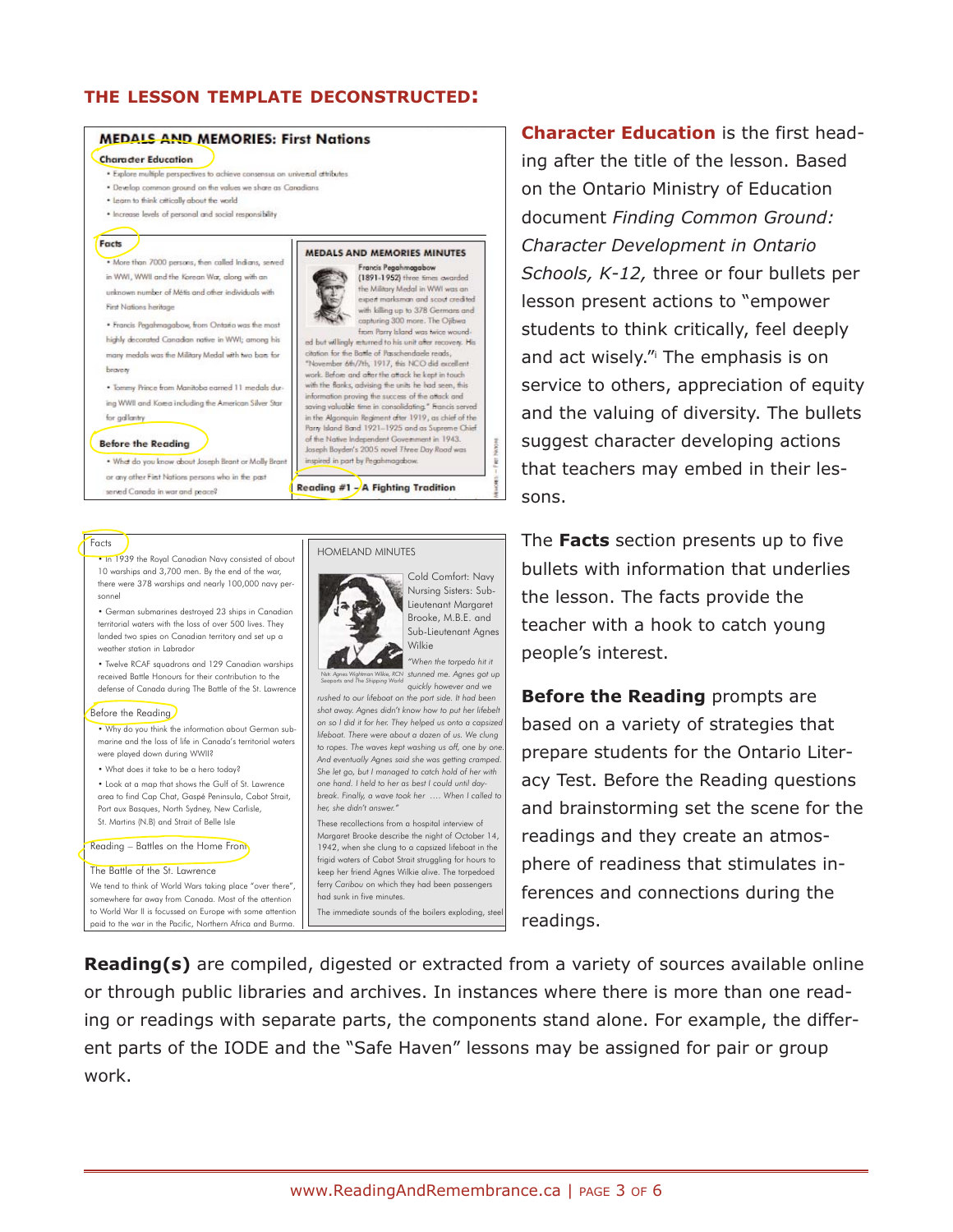By the time the BCATP ended March 31, 1945, Canada had received 159,340 trainees

The 72,835 RCAF graduates consisted of: 25,747 pilots 12,855 navigators 6,657 bombers 12,744 wireless operator/gunners 12,917 gunners 1,913 flight engineers. (The Flight Engineers School in Aylmer, Ontario had first opened in July 1944.)

Canadians had trained: 9,606 crew for the Royal Australian Air Force 7002 for the New Zealand Air Force and 42,110 for the Royal Air Force a number that included: 448 Poles 677 Norwegians 800 Belgian and Dutch 900 Czechs 2,600 Free French

The Naval Fleet Air Arm of *The Plan* had trained 5,296 personnel. Canadian civilian personnel in the thousands supported *The Plan*. With its major contribution to the training of air personnel for WWII, small wonder that President Franklin D. Roosevelt called Canada "the aerodrome of Democracy".

#### After the Reading

- List *The Plan* facilities in this reading that are within 161 km of where you live. What remains of them today?
- Why were Polish, Norwegian, Czech, Belgian, Dutch, Danish and Free French in Canada for air training during WWII? How would they have gotten here from occupied Europe?
- What is most astounding about Canada taking the lead in the Commonwealth Air Training Plan?
- List all the airplanes that were used as part of the training. Find a photo of one of these

#### **Extensions**

• The Edenvale Aerodrome (No. 1 Relief Field for Camp Borden) has had a fascinating history that includes being a racetrack and a bunker. Research and write its history or that of an aerodrome near where you live

• Jack Wilfred Williams describes his training at the Deseronto Air Instrument Training School for The Memory Project www.thememoryproject.com Use this valuable Memory Project resource to research a veteran from *The Plan* that comes from a community near you

• Flight Ontario www.flightontario.ca/bcatp-schools.htm provides a simulation program that allows you to experience what trainees of *The Plan* felt. Report your experiences with this simulation to your classmates

#### Sources

• "Elsie MacGill, Queen of the Hurricanes", *The Maple Leaf,* National Defence and the Canadian Forces, www.forces.gc.ca

• Mackey, Doug. "Little Norway Remembered in Royal Visit", *Community Voices,* May 24, 2002, www.pastforward.ca/perspectives/may\_242002.htm

- "Queen of the Hurricanes", *Canada: a People's History,* CBC Learning, www.cbc.ca/history
- Saxberg, Kelly, *Rosies of the North,* NFB 1999,

www.nfb.ca/film/rosies\_of\_the\_north

• "The British Commonwealth Air Training Plan", *Canada Remembers,* Veterans Affairs Canada, www.vac-acc.gc.ca

• "The British Commonwealth Air Training Plan" and "The Royal Canadian Air Force Women's Division", Juno Beach Centre, www.junobeach.org

• "The Women who serve that men may fly", CBC Digital Archives, www.archives.cbc.ca

• "WWII History: Number 4 Wireless School", Milnet.ca Forums, www.forums.milnet.ca

• WWII posters Rare Books and Special Collections, McGill University Library, digital.library.mcgill.ca/warPAGE 5 OF 5 READING AND REMEMBRANCE 2010 HOMELAND STORIES: THE AERODROME OF DEMOCRACY

posters/english/index.htm • www.flightontario.com/bcatp-schools.htm

#### Audio Visual Clips

• archives.cbc.ca/war\_conflict/second\_world\_war/ clips/5096/ "The women who serve that men may fly" • digital.library.mcgill.ca/warposters/english/index.htm<br>- The Plan ended up costing \$2.2 billion of which \$1.6 billion was Canada's share.<br>The Canadian government cancelled Britain's training plan debts of \$424 million in

*March 1946 ii There were 11 Bombing and Gunnery Schools in Canada with 32,318 RCAF receiving bombing and gunnery training*

ReadingAndRemembrance.ca

# **After the Reading** bullets prompt students to look for details, summarize main ideas, make connections and extract values from the readings. These activities, taken mostly from OSSLT preparation ideas, often link to character development.

**Extensions** lead into activities in different subject areas, provide stimulus for local research and raise controversial issues for further study. For example, the internment of Japanese-Canadians and the failure of Canada to welcome Jewish refugees during WWII are raised in the Extension sections to prompt further thinking and critical research.

The **Sources** section lists materials from which the readings and illustrations were derived as well as audio-visual resources. The visual sources are credited with the photo or painting.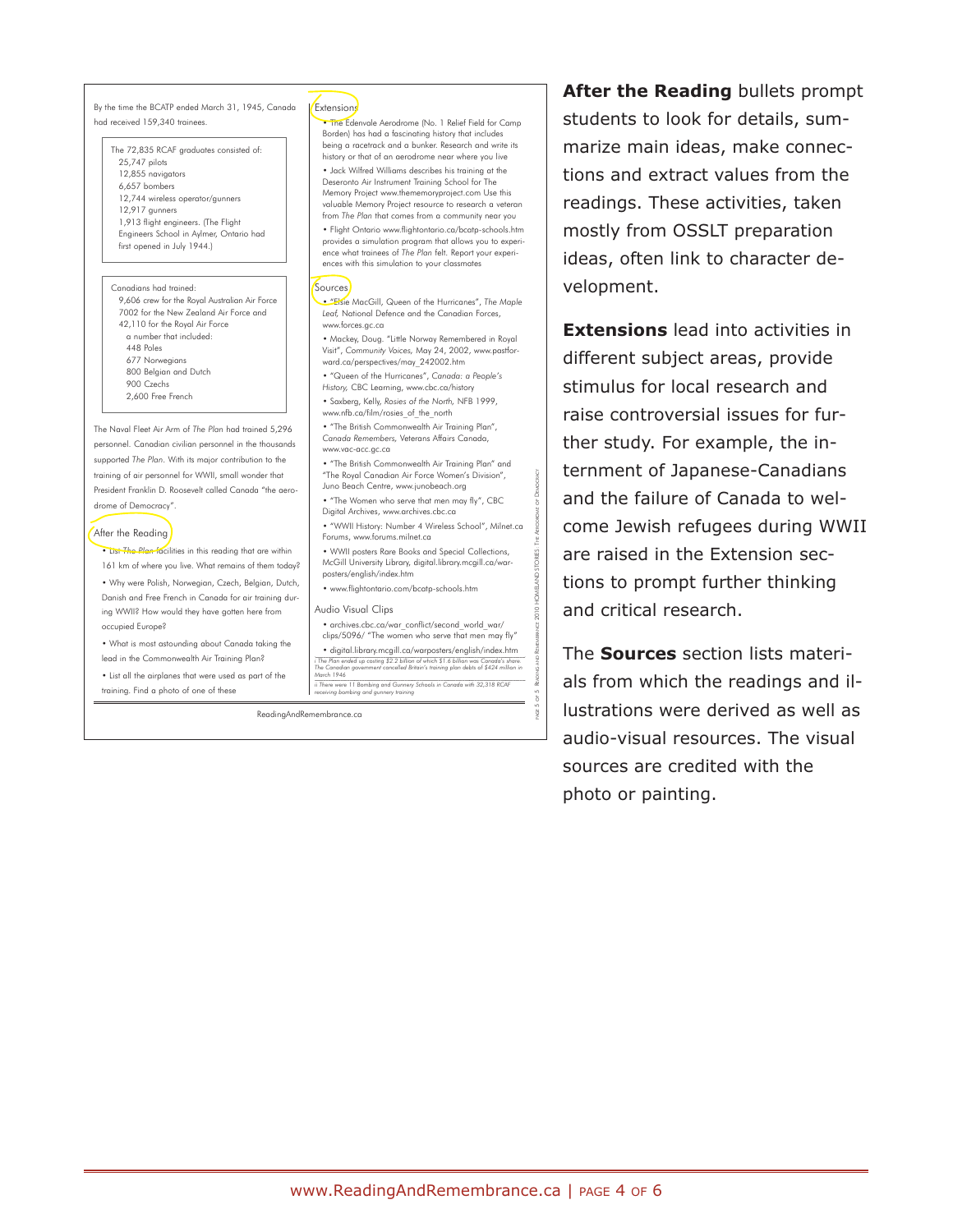

**Minutes** which are shorter, high interest readings were started in 2009 with *Medals and Memories* to capture younger readers and those with shorter attention spans. There are now sufficient **Minutes** for teachers to use this resource as a stand-alone lesson. Teachers may wish to assign one Minute per student or pair of students, for varied student presentations.

*www.readingandremembrance.ca/minutes.html*

All six years of lessons are suitable for Veterans' Week and Character Education. Below are suggestions to use Reading and Remembrance to focus on equity issues for Women's History Month in October and to celebrate diversity in June.

# **EQUITY IN FOCUS: WOMEN'S HISTORY MONTH OCTOBER** 2010

**Minutes**: First Nations nurse Edith Anderson Monture, sculptor Frances Loring, Air Cadet Lorraine Rigden, composer Ruth Lowe, opera singer Portia White, airplane designer Elsie MacGill, volunteer organizer the Marchioness of Reading, naval officers Agnes Wilkie and Margaret Brooke, movie star Mary Pickford and war bride Pat LaVac

**Lessons:** *Women and War* lessons on female spies, war artists, pilots, munitions workers, nurses, decoders, and postal workers who made history. Lesson on Silver Cross mothers and wives in *Medals and Memories.* IODE lesson and War Brides lesson in *Homeland Stories.*

Arts focussed lessons in *The Art of Dissent:* "Girl in Hall" and "Nude"